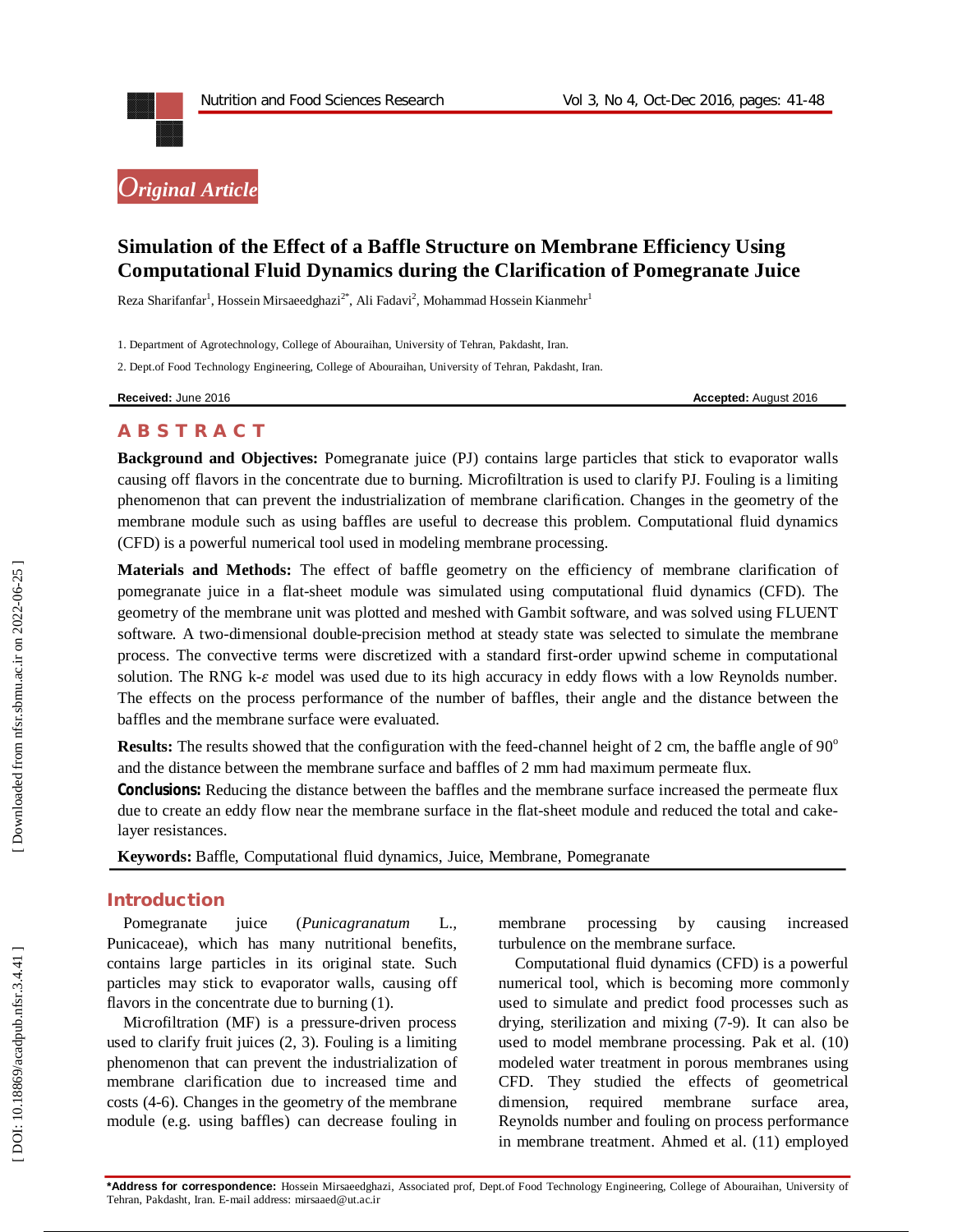CFD to simulate tubular membranes equipped with baffles oriented in different directions. They evaluated the effects of local parameters such as stream functions, velocity, static pressure, shear stress, kinetic energy and dissipation energy on the membrane surface using CFD. Jafarkhani et al. (12) used a three -dimensional CFD method to simulate the fluid flow in a tubular membrane module equipped with semi -circular baffles, examining geometrical parameters like the ratio of pitch to baffle diameter, and baffle angle. Liu et al. (13) applied CFD to simulate central and wall baffles inserted in a tubular membrane channel. Rahimi et al. (14) predicted the permeate flux in the membrane treatment of water using CFD, and investigated the effects of transmembrane pressure and mass flow rate on the permeate flux.

Although the effect of baffles on the efficiency of membrane processing in membrane tubes has been widely investigated, the effect of plate baffles on the efficiency of membrane clarification of fruit juices in flat -sheet microfiltration units has not been studied. The current work simulated the effect of baffles on the membrane clarification of pomegranate juice in flat -sheet modules.

## **Materials and Methods**

**Module geometry:** The geometrical structure of the membrane module was plotted and meshed in Gambit software using a two -dimensional coordinate system. The plate -and -frame module was 150 mm long and 80 mm wide. The membrane -module channel's height was adjusted at three heights: 1, 1.5 and 2 cm. Some geometrical parameters of baffles, including the number of baffles (distance between baffles), baffle angle, and distance between the baffles and the membrane surface, were investigated. Five angles  $(30, 45, 90, 135, and 150<sup>o</sup>)$  were selected to evaluate the effect of the baffle angle on the process efficiency.

Two distances between the baffles and the membrane surface (2 and 5 mm) were selected to evaluate the effect of shear stress in the membrane surface on the process performance. Configurations using 6, 8 and 12 baffles were selected to study the effect of distance between the baffles on permeate flux.

**Definition of boundary conditions in Gambit:** The following boundary conditions were selected in the Gambit software:

- The entrance of feed into the membrane module was defined as velocity inlet.
- The exit of retentate from the feed channel was defined as pressure outlet.
- The exit of permeate from the membrane module was defined as pressure outlet.
- The membrane was defined as a porous jump.
- The baffles and other walls were defined as well.

**Problem - solving:** FLUENT software (version 6.2, FLUENT Inc., New Hampshire, USA), which uses a finite -volume method, was used to simulate the baffle membrane module. A twodimensional double -precision method at steady state was selected. The convective terms were discretized by a standard first -order upwind scheme in the computational solution.

Pomegranate juice was defined as a fluid with density of  $1060 \text{ kgm}^{-3}$  and viscosity of  $1.7 \times$  $10^{-3}$  kgm<sup> $-1$ </sup>s<sup> $-1$ </sup>. The convergence dimensionless criteria were adjusted on  $10^{-3}$ . In all cases, the pressure of retentate and permeate was adjusted on 0.5 and 0 bar, respectively, and the inlet feed velocity was adjusted on  $0.5 \text{ ms}^{-1}$ .

Porous jump in FLUENT was defined with three parameters: face permeability, porous-medium thickness, and pressure -jump coefficient.

Face permeability was calculated according to Eq.1:

$$
\alpha = \frac{D_p^2 \epsilon^2}{150 (1 - \epsilon)^2} \tag{1}
$$

Where,  $D_p$  is the mean particle diameter of pomegranate juice (m) and  $\varepsilon$  is the membrane void. The calculated face permeability was  $4.3949 \times$  $10^{-14}$  m<sup>2</sup>.

A mixed cellulose ester (MCE) membrane (Millipore, USA) was used in this study. The thickness of the porous medium was  $150 \mu m$ .

The pressure -jump coefficient was calculated according to Eq. 2:

$$
\mathbf{C}_2 = \frac{3.5 \, (1 - \varepsilon)}{\mathbf{D}_p \varepsilon^2} \tag{2}
$$

The calculated pressure jump coefficient was  $35872576.18 \text{ m}^{-1}$  (15).

**Development of turbulent mode:** The pressure gradient across the membrane is the driving force in microfiltration. The Darcy model was used to determine the permeate flux as follows:

$$
\mathbf{J} = \frac{1}{\mathbf{A}} \frac{dV}{dt} = \frac{\Delta P}{\mu (R_m + R_c)}\tag{3}
$$

Where,  $\Delta P$ ,  $\mu$ ,  $R_m$  and  $R_c$  are transmembrane pressure, viscosity, membrane resistance and cake resistance, respectively (14).

Turbulent regimes in fluids flow are specified with the flow and the statistical properties of their fluctuations. Considering the time-averaged properties such as mean velocities, mean pressure, mean stress and the time -dependent Navier -Stokes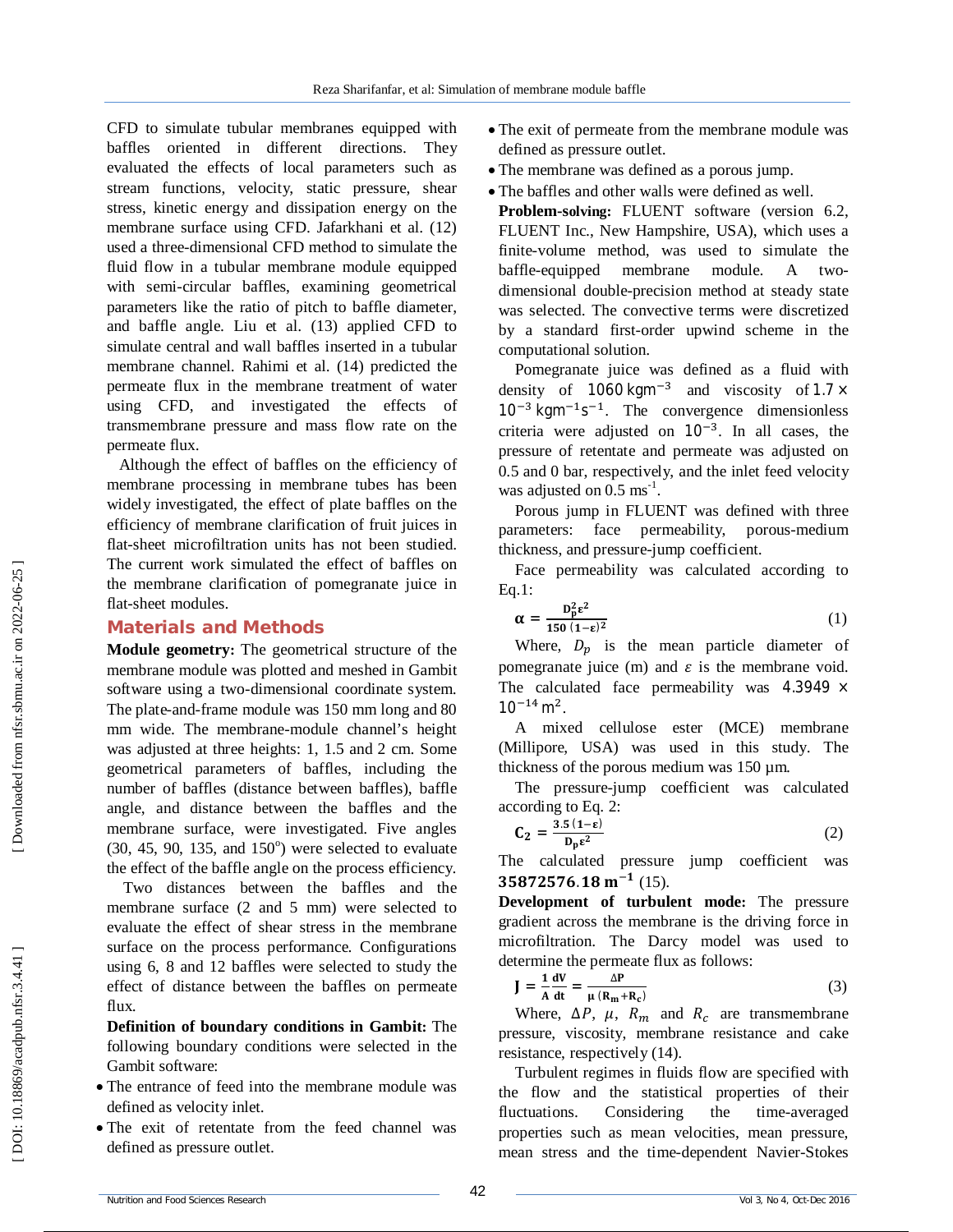equation leads to the use of the time-average Navier-Stokes equation (14).

Turbulent viscosity can be calculated with several turbulent models, including the mixing length, standard k- $\varepsilon$ , RNG k- $\varepsilon$ , Reynolds stress and algebraic stress models  $(13)$ . The RNG k- $\varepsilon$  model has engineering applications, and was used here due to its accuracy in describing eddy flows with low Reynolds numbers. It also uses less CPU time than other models, and its form is simpler than that of the standard  $k$ - $\varepsilon$  model (14).

According to the RNG  $k$ - $\varepsilon$  model, the turbulent viscosity was calculated as below:

$$
\mu_t = \rho C_k \frac{k^2}{\varepsilon} \tag{4}
$$

Where,  $k$  is kinetic energy and  $\varepsilon$  is turbulent dissipation.

**Verification of the simulated model:** Pomegranate juice was clarified with the laboratory -scale membrane unit in bath mode to verify the simulated model (Fig. 1). The feed was pumped from the feed tank to the plate -and -frame membrane module using a rotary van pump (PROCON, Series 2, Milano, Italy). The permeate was collected in the permeate tank,

which was on a digital balance to measure its flux, and the retentate was recycled to the feed tank. A coupled transmitter (WIKA, type  $ECO-1$ , Klingenberg, Germany) and inverter (LS, model sv015ic5 -1f, Korea) were used to adjust constant trans -membrane pressure in different feed -flow rates, and to adjust the feed -flow rates for different pressures. Hydrophilic mixed cellulose ester (MSE) flat -sheet membrane with a pore size of 0.22 µm and an active area of 78 cm 2 (Millipore, Billerica, MA, USA) was employed to clarify the pomegranate juice.

Microfiltration was performed with water after the clarification of pomegranate juice to calculate the total fouling resistance  $(R_t, m^{-1})$  according to Eq. 5.

$$
R_t = \frac{1}{\mu_w L_p^1} \tag{5}
$$

Where,  $\mu_w$  is the viscosity of pure water (pa.s) and  $L_1^p$  is the hydraulic permeability of membrane after juice treatment, which was determined as follows:

 $L_p^1 = \frac{J_w^1}{\Delta P}$  (6) Where,  $J_w^1$  (m<sup>3</sup>/m<sup>2</sup>s) is the water permeate flux after

juice clarification and  $\Delta P$  is the transmembrane pressure (pa).



**Fig. 1.** Plate and frame membrane unit: (1) membrane, (2) feed vessel, (3) centrifugal pump, (4) pressure meter, (5) permeate tank, (6) balance, (7) water flow, (8) transmitter, and (9) inverter.

### **Results**

Effect of distance between the baffles and the membrane surface on the permeate flux: Baffles were designed at five angles (30, 45, 90, 135 and, 150o), three channel heights (1, 1.5 and, 2 cm) and two distances between the baffles and the membrane surface (2 and 5 mm) to evaluate the effect of baffles on the volumetric flow rate of permeate during the membrane clarification of pomegranate juice. This section describes the results for six baffles spaced at 2 cm.

The results showed that the configuration with a 2 cm feed-channel height, a baffle angle of 90° and 2 mm distance between the membrane surface and the baffles had the most permeate flux, and the membrane module with a channel height of 1.5 cm, a baffle angle of 135° and 2 mm distance from the membrane surface had the second most permeate flux (Table 1). In contrast, decreasing the distance between the baffles and the membrane surface increased the volumetric flow rate of the permeate (Table 1).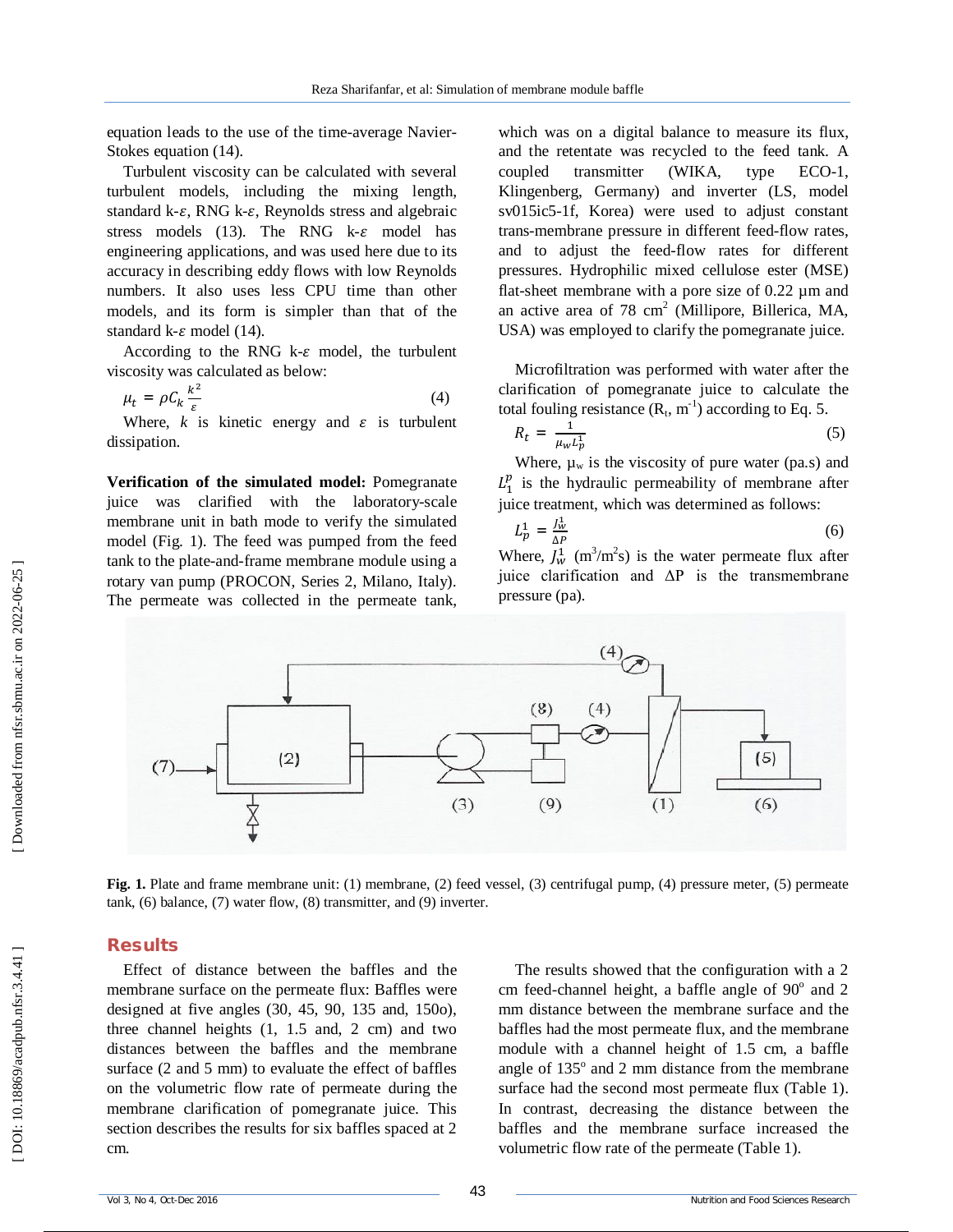|               | Channel height of 1cm |           | Channel height of 1.5cm |           | Channel height of 2cm |           |
|---------------|-----------------------|-----------|-------------------------|-----------|-----------------------|-----------|
|               | 5 <sub>mm</sub>       | 2mm       | 5mm                     | 2mm       | 5 <sub>mm</sub>       | 2mm       |
| $30^\circ$    | $0.0013906^{\circ}$   | 0.0014934 | 0.0014129               | 0.0015528 | 0.0014066             | 0.0015053 |
| $45^\circ$    | 0.0014192             | 0.0014958 | 0.0014129               | 0.0015192 | 0.001467              | 0.0015281 |
| $90^\circ$    | 0.0014284             | 0.0015325 | 0.0014811               | 0.001604  | 0.0015205             | 0.0016676 |
| $135^{\circ}$ | 0.0013952             | 0.0015542 | 0.0014902               | 0.00165   | 0.0015102             | 0.0015376 |
| $150^{\circ}$ | 0.0013826             | 0.0015158 | 0.0014457               | 0.0015621 | 0.0013412             | 0.0013549 |

Table 1. Effect of the geometrical characteristics of baffles on the volumetric flow rate of permeate during the membrane clarification of pomegranate juice

\* Data were reported in  $m^3 s^{-1}$ .

Evaluation of the velocity magnitude on the membrane surface showed that the feed velocity extensively increased at the baffles due to high shear stress on the membrane surface (Fig. 2). In contrast, the feed velocity extensively increased on the membrane surface with a reduction of the distance between the baffles and the membrane surface (Fig. 2).



**Fig. 2.** Velocity magnitude on membrane surface in baffled module with channel height of  $2 \text{ cm}$ , baffle angle of  $90^\circ$ and different distances between baffles and membrane surface (a: 2 mm, b: 5 mm).

Evaluation of the counter of feed flow in the feed channel showed that where the distance between the baffles and the membrane surface was 5 mm, the feed flow was denser than when the distance was 2 mm; however, in both configurations, the feed flow was produced on the total surface of the membrane (Fig.3).





**Fig. 3.** Counter of feed flow over membrane surface with different distances between baffles and membrane surface (a: 5 mm, b: 2 mm).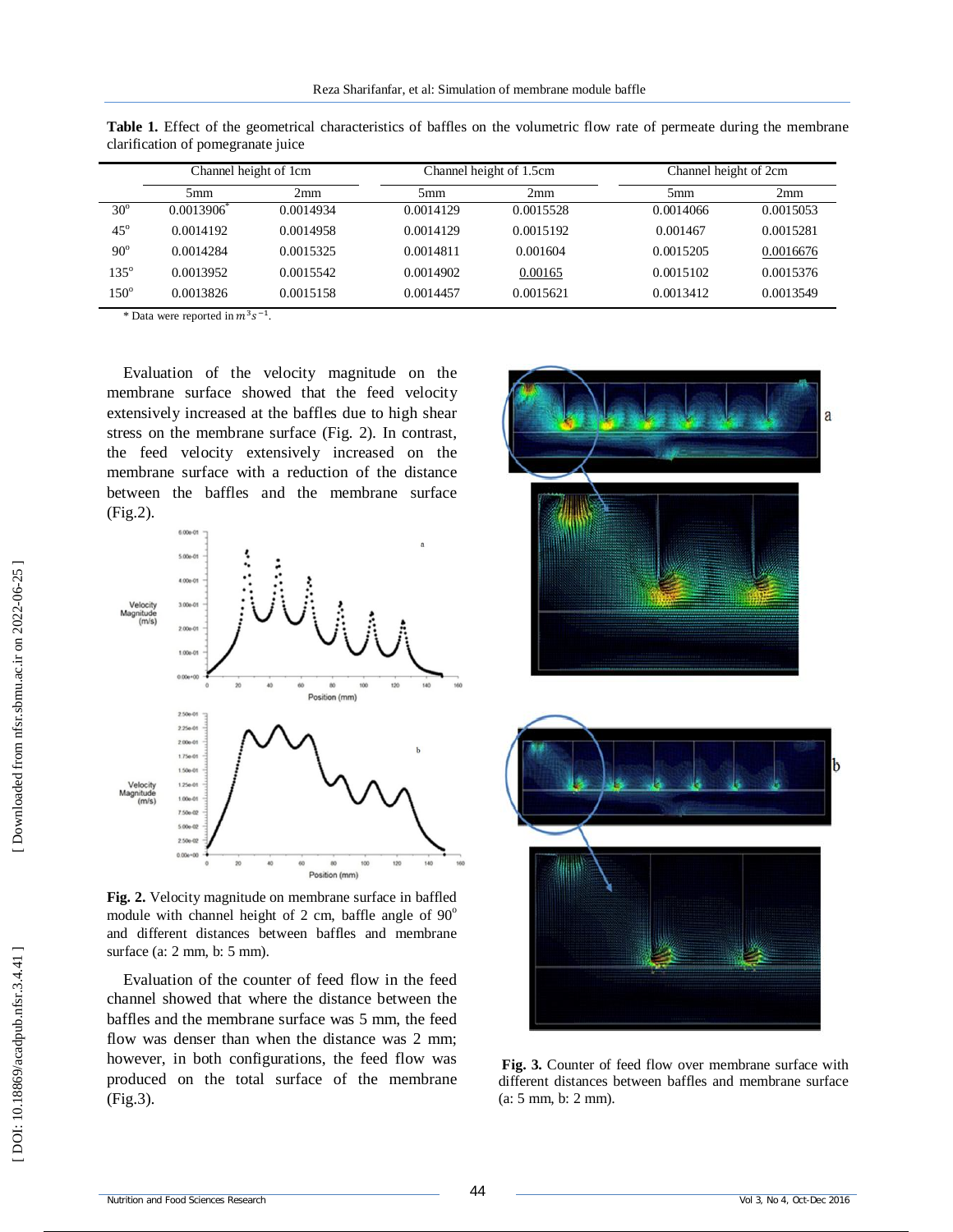Fig. 4 shows the velocity contours of the baffled module with a channel height of 2 cm and a baffle angle of 90°. As expected, when the baffles were 2 mm from the membrane surface, turbulent flow on the membrane surface was more than when the distance was 5 mm. In both configurations, feed velocity between the baffle edge and the membrane surface decreased from the feed entrance toward the retentate exit (Figs. 2 and 4).

Evaluation of the pressure contour in the membrane setup showed that the pressure was reduced after each baffle due to eddy flow on the baffle edges near the membrane surface (Fig. 5). The decrease in the static pressure after each baffle in the baffle -equipped module with 2 mm distance between the baffles and the membrane surface was more than its decrease in the module with 5 mm distance between the baffles and the membrane surface (Fig. 5). This phenomenon

can reduce the energy of the system during the filtration process.

**Effect of the number of baffles on the permeate flux:**  Different baffle geometries with two baffle distances  $(1.5 \text{ and } 2 \text{ cm})$  and two baffle angles  $(90 \text{ and } 135^{\circ})$ were simulated with maximum permeate flux to investigate the effect of distance between the baffles. The results revealed that the most permeate flux was in the membrane module with six baffles (2 cm distance between baffles), a channel height of 2 cm and a baffle angle of 90°. Increasing the baffle number reduced the volumetric flow rate of the permeate (Table 2). This fact was confirmed with the velocity and static -pressure contours, which showed that increasing the number of baffles can reduce the energy in the microfiltration process. The reduction of pressure and velocity when the number of baffles was increased had a negative effect on the permeate flux (Figs. 6 and 7).



Fig. 4. Velocity contour in baffled module with channel height of 2 cm, baffle angle of 90° and 2 mm distance between baffles and membrane surface.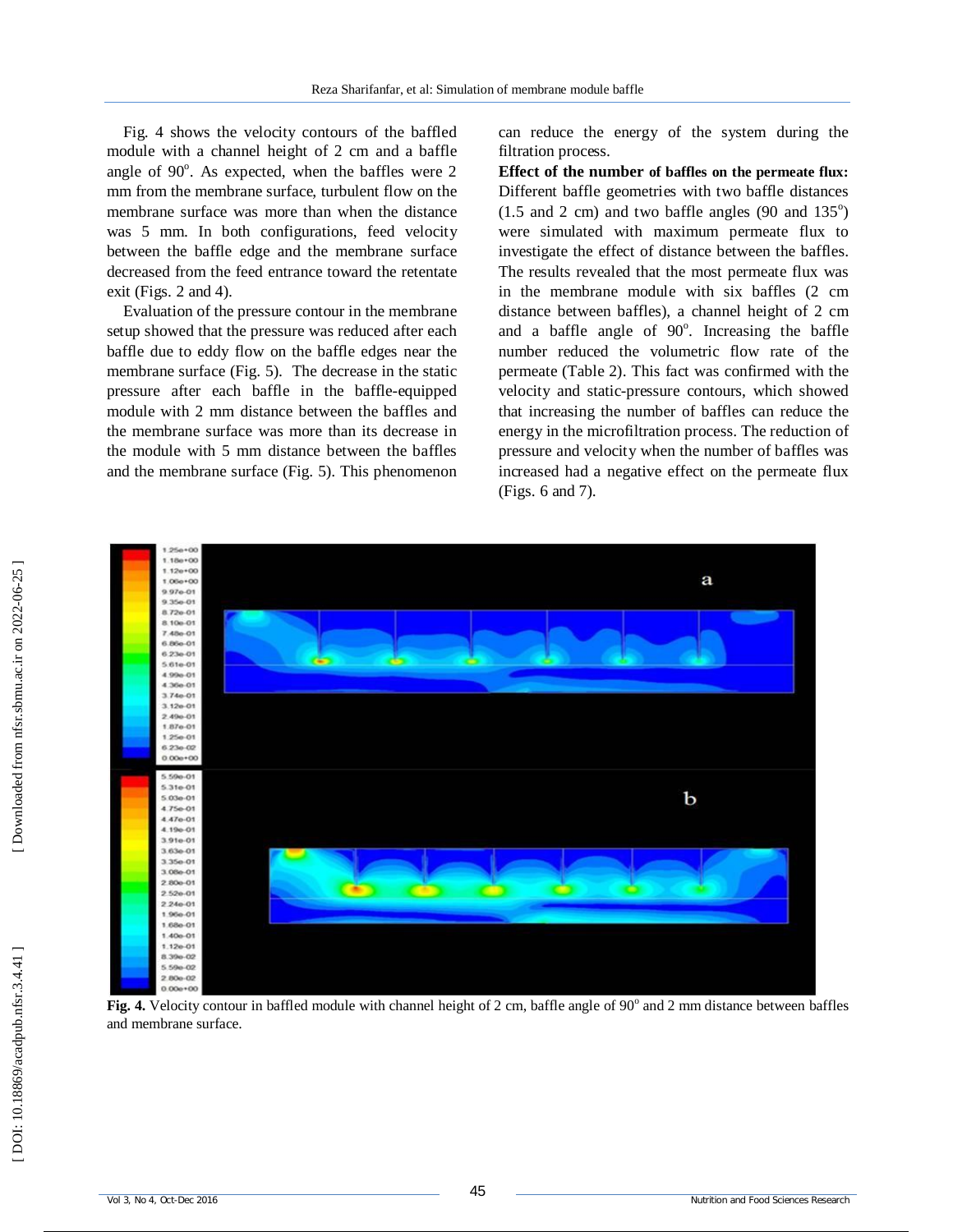Reza Sharifanfar, et al: Simulation of membrane module baffle



Fig. 5. Static pressure contour of baffled module with channel height of 2 cm, baffle angle of 90° and different distances between baffles and membrane surface (a: 2 mm, b: 5 mm).



Fig. 6. Velocity contour in baffle-equipped module with 2 cm channel height, 135° baffle angle and 2 mm distance between baffle and membrane surface (a: 8 baffles, b: 12 baffles).

**Verification of simulated data:** Pomegranate juice was clarified with microfiltration in both a baffle equipped and a non -baffle equipped membrane module, and total fouling resistance was calculated after juice processing. It was observed that the total fouling resistance in the membrane module without baffles was  $1.63 \times 10^{13}$  m<sup>-1</sup>; however, its value in the

baffle-equipped membrane unit was  $1.27 \times 10^{13}$  m<sup>-1</sup>. Reduction of the fouling resistance using baffles in the membrane unit was also confirmed by the images of the membranes after the clarification of pomegranate juice, which showed that formation of a cake layer on the membrane surface and under the baffles was less than at other areas (Fig. 8).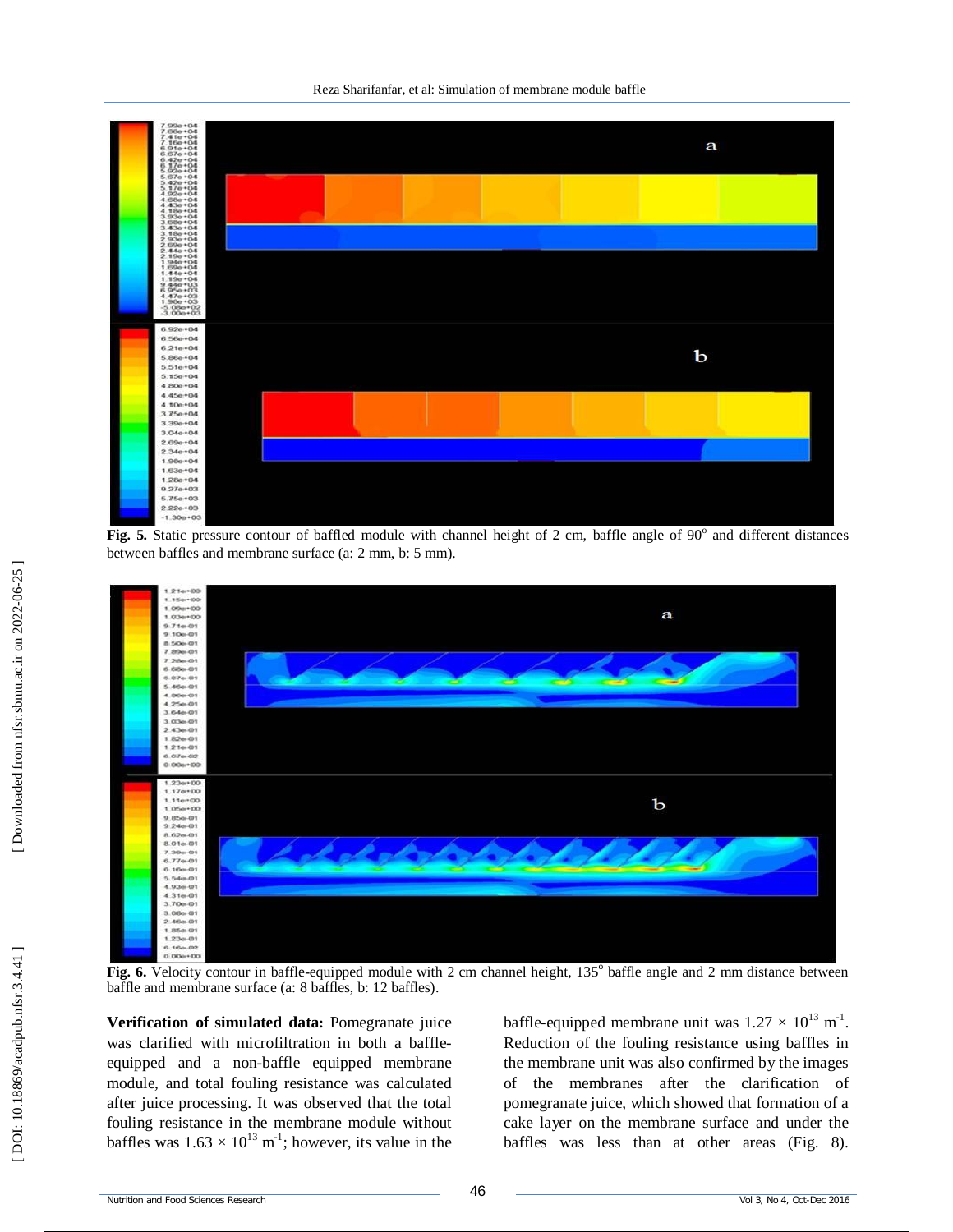

Fig.7. Static pressure contour of baffle-equipped module with 2 cm channel height, 135° baffle angle and 2 mm distance between baffle and membrane surface (a: 8 baffles, b: 12 baffles).



**Fig. 8**. Membranes used to clarify pomegranate juice (a) with and (b) without using baffles on microfiltration unit.

### **Discussion**

Evaluation of the effect of baffle configuration on the permeate flux showed that the results were according to the findings of some other researchers. Ahmad and Mariadas (16) observed increasing of permeate flux by application of helical baffles during the microfiltration of saccharomyces cerevisiae solutions. Also Ahmed et al. (11) obtained similar results during the application of circular baffles in the microfiltration unit.

Increasing the volumetric flow rate of the permeate with decreasing the distance between the baffles and the membrane surface was due to high turbulence of the feed flow between the baffles and the membrane surface, which can reduce cake formation on the membrane surface. However, Ahmad and Mariadas (16) found that increasing the number of turns per baffle length can initially increase and then decrease the permeate flux.

Increasing the feed velocity at the baffles can reduce the thickness of the cake layer on the membrane surface, and consequently, increase the permeate flux during the membrane clarification of pomegranate juice. Liu et al. (13) obtained similar results by application of baffles in the membrane processing of calcium carbonate suspension. They concluded that inserting the baffles can increase the